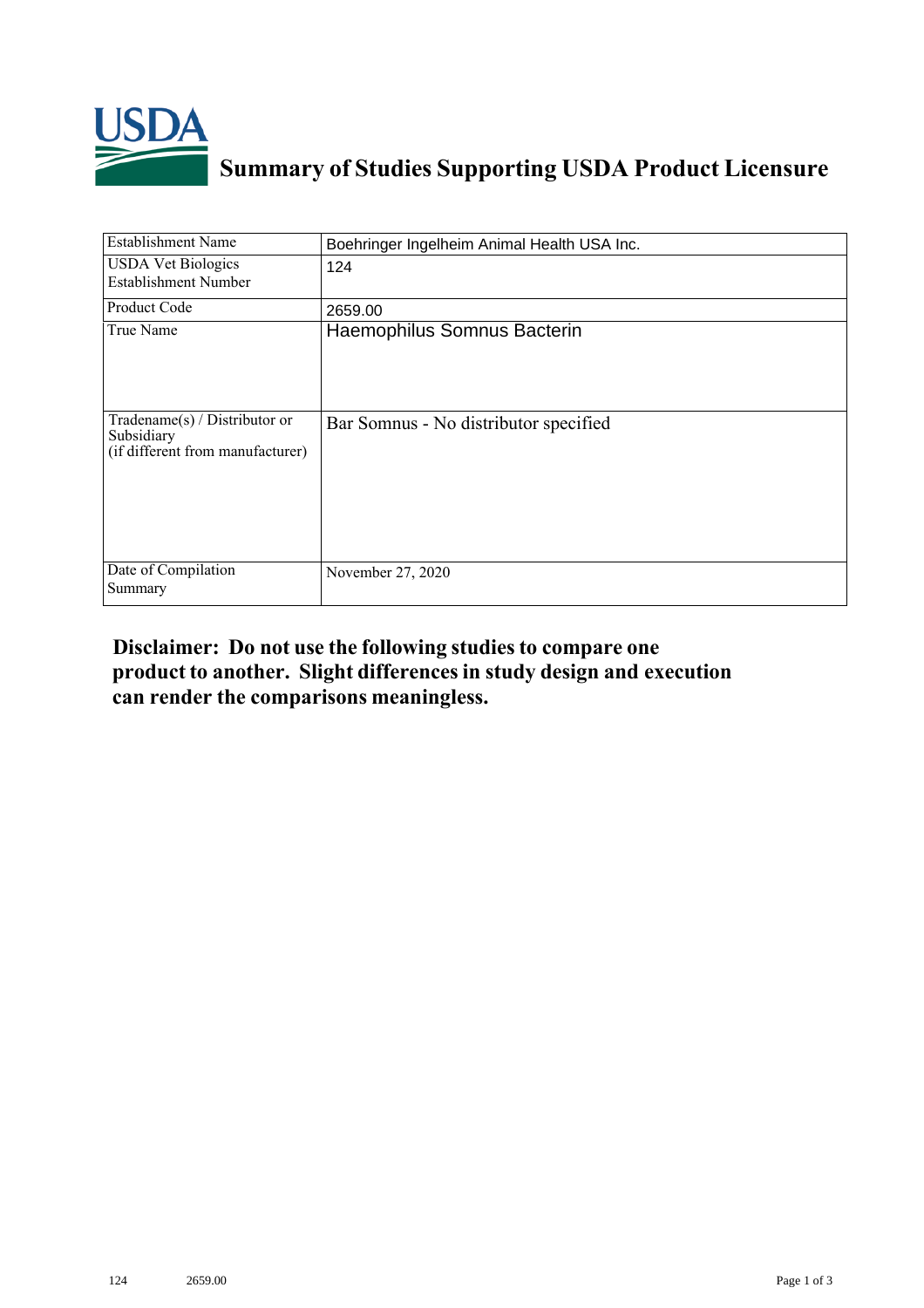| <b>Study Type</b>              | Efficacy                                                                                                                                                                                                                                                                                                                    |
|--------------------------------|-----------------------------------------------------------------------------------------------------------------------------------------------------------------------------------------------------------------------------------------------------------------------------------------------------------------------------|
| <b>Pertaining to</b>           | Haemophilus somnus                                                                                                                                                                                                                                                                                                          |
| <b>Study Purpose</b>           | Demonstration of efficacy against <i>Haemophilus somnus</i>                                                                                                                                                                                                                                                                 |
| <b>Product Administration</b>  |                                                                                                                                                                                                                                                                                                                             |
| <b>Study Animals</b>           | <b>Bovine</b>                                                                                                                                                                                                                                                                                                               |
| <b>Challenge Description</b>   |                                                                                                                                                                                                                                                                                                                             |
| <b>Interval observed after</b> |                                                                                                                                                                                                                                                                                                                             |
| challenge                      |                                                                                                                                                                                                                                                                                                                             |
| <b>Results</b>                 | Study data were evaluated by USDA-APHIS prior to product<br>licensure and met regulatory standards for acceptance at the time<br>of submission. No data are published because this study was<br>submitted to USDA-APHIS prior to January 1, 2007, and APHIS<br>only requires publication of data submitted after that date. |
| <b>USDA Approval Date</b>      | May 5, 1981                                                                                                                                                                                                                                                                                                                 |